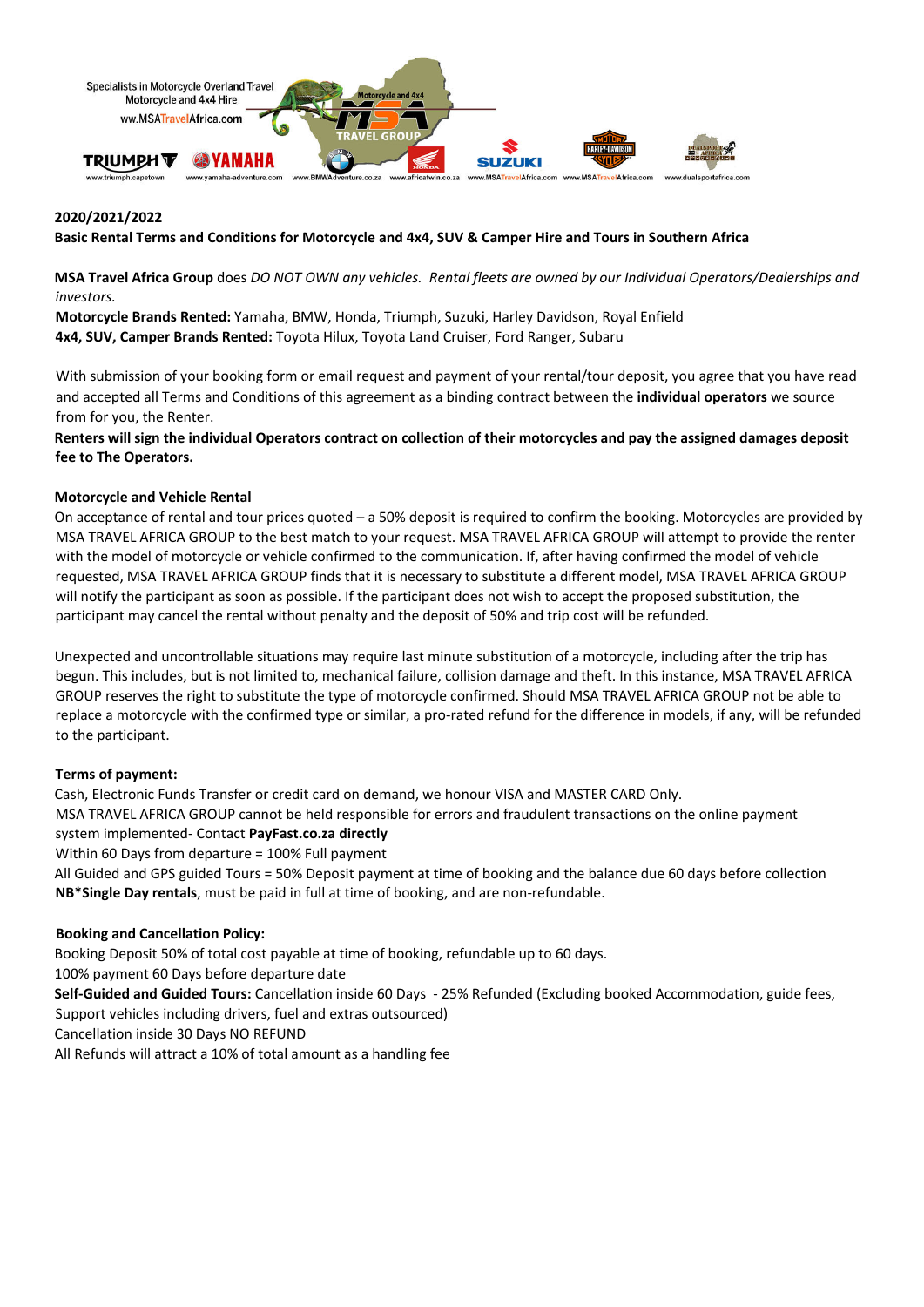# **Health/Medical/ Travel Insurance**

MSA TRAVEL AFRICA GROUP recommends that customers take out adequate travel, health and accident insurance as well as trip cancellation insurance. MSA TRAVEL AFRICA GROUP encourages customers to secure medical evacuation insurance.

## **Changes to Guided & GPS Guided Tour Cost**

The cost of the trips quoted are the costs indicated at the time the quotation is given, either via the MSA TRAVEL AFRICA GROUP web site or individual branded websites of our exclusive partners in printed materials. If cost factors such as currency fluctuations, insurance costs, or the cost of meals and accommodations dictate the need for an increase in the price of the trip,

### **Tyre Usage:**

Long term (10 - 15 Days and beyond to Namibia - we insist on a brand-new set of Aggressive Off-road tyres for loose surface and sand) FOR YOUR SAFETY (Namibia is very sandy)

A Charge of **ZAR4600** applies for trips in excess of kilometres more than 4000km on trip with South Africa.

An additional Excess of ZAR5000 will be charged for riders under 25 years old.

The rider must be in possession of a valid motorcycle license or for motorcycles larger than 500cc with no endorsements. A valid identity document or passport must be produced on collection of all motorcycles. No licence = no ride. The minimum period of hire is 24 hours.

Collection and Delivery of motorcycles are subject to additional charges of R550 within a radius of 50km from Cape Town. MSA TRAVEL AFRICA GROUP has its own shuttle service and we can collect riders and transport them to the various collection points of our motorcycles.

AA rates apply per kilometre and are not included in the hiring rates.

Bike Fuel is not included in the rates unless specified in guided tours.

Motorcycles are hired out with a full tank and must return with a full tank. Charges for refuelling are

ZAR350 per motorcycle irrespective of fuel level.

All prices are quoted in South African Rand, Including VAT and are subject to change without prior notice.

## **Damages Deposits:** Refundable in 7 working days

Please note that our rates include comprehensive motorcycle and 3<sup>rd</sup> party insurance - but the rider will be liable for ZAR25 000 per bike (we hold a Damages deposit on your credit card for the duration of the rental period) in the unlikely event that you do have an accident. All minor damages under ZAR25 000 will be paid for by the renter. Damages deposits can be paid in CASH or credit cards, NO DEBIT cards.

Full or partial refunds will be done on full inspection of the motorcycle by an appointed person or the Operator. Fleet Operators and manager have full discretion to repair or replace parts damaged. Customers have no rights to collect or demand damaged parts from any accident.

### **Neither MSA TRAVEL AFRICA GROUP nor the operator is responsible for differences in refunds due to ZAR currency exchange during the rental period.**

MB\* Excess does not include collection of motorcycle; recovery fees are additional. **Note:** 

Luggage Panniers and accessories like Garmin GPS units cannot be insured and damage to these items will be recovered at the replacement value.

Under no circumstances may a motorcycle leave the borders of the Republic of South Africa without our permission. If you plan to visit a neighbouring country with our motorcycles, please contact our office well in advance. MSA TRAVEL AFRICA GROUP is not liable for third party liability claims against the rider or renter.

### **Tyres and Rim Damage:**

Any tyre/rim DAMAGE, punctures, replacement tubes, tyres and puncture kits is for THE RENTER's account.